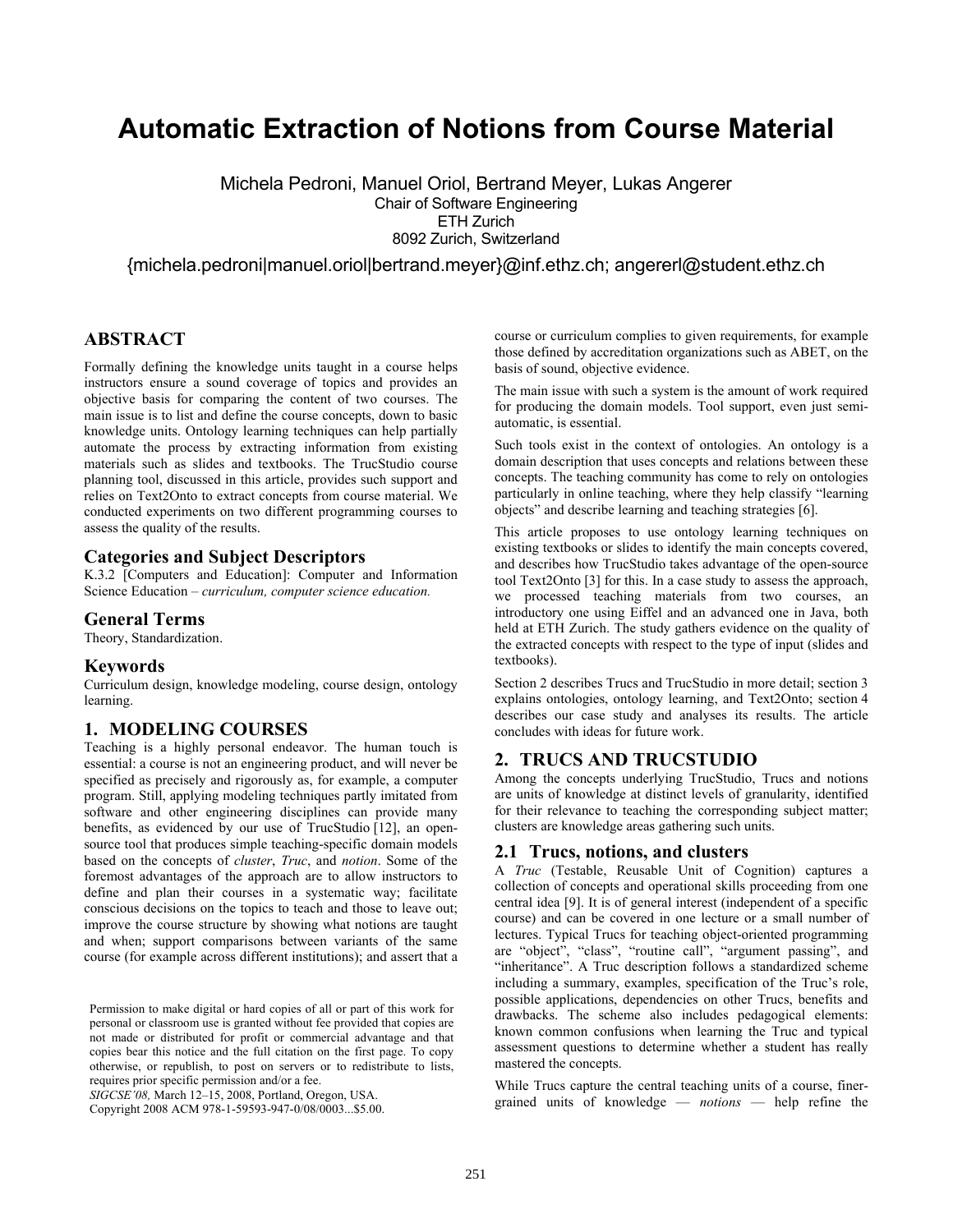specification. A notion "represents a single concept or operational skill or facet of a concept" [12] and belongs to exactly one Truc. Its description contains a list of alternative names and a summary. A Truc may have a *central* notion, which then bears the same name. Examples of notions within the Truc "routine call" are: the central notion "routine call", "multi-level routine call" (calls of the form o1.o2.o3.f), "unqualified routine call" (routine calls that do not specify their target).

A *cluster* is a loose collection of Trucs and/or other clusters. A Truc may belong to more than one cluster in the domain model; the set of all clusters forms a directed acyclic graph. Clusters represent knowledge areas and help keep large numbers of Trucs manageable.

The framework defines two types of relations between notions: *isa* links and *requires* links. They make it possible to check the soundness of a teaching sequence and to detect prerequisite violations. Dependencies at the notion level contribute to dependencies at the Truc level: a Truc A *depends* on another Truc B if any of its notions *requires* a notion of B. As an example of links between notions, "unqualified routine call" is an "*is-a"* specialization of "routine call" and "routine call" requires the "return value". As a consequence, the Truc "routine call" depends on the Truc "object".

Notions and Trucs with their links define a two-layered graph (see Figure 1), which provides a domain model for organizing courses and curricula with TrucStudio.

This approach may be compared to such models as "Anchoring graphs" [8] and MOT [11]. Anchoring Graphs use cognitive load to identify dependency relationships between concepts. The main intent is to define a partially fixed teaching sequence. Unlike the Truc framework, this approach takes teaching decisions in the domain modeling phase. The MOT model uses six types of knowledge objects and six types of links to model knowledge structures. The strength of the Truc framework, in comparison to this knowledge modeling approach whose complexity may be necessary for the purpose of designing online education systems, lies in its simplicity.

### **2.2 TrucStudio**

TrucStudio<sup>1</sup>, the tool supporting the Truc framework, has two main parts: a domain modeling interface and a course design interface. The domain modeling interface shows a list of clusters, Trucs and notions on the left (Figure 1) and a manipulation interface on the right. Selecting one of the entities updates the manipulation interface, which can be either a form for editing the selected entity or a graphical view that shows a clustered notions graph (as in Figure 1). The graphical view automatically generates a layout for the graph and lets the user blend in or out any item of the graph (such as all the notions of a particular Truc, or all the *requires* links between notions). The user may also manually rearrange the nodes, export the image to a PNG file, and load or save the layout into an XML file format. The graphical view provides a restricted set of manipulating operations such as creating or removing clusters, Trucs, notions and links.

The course design interface provides a list of all courses managed through TrucStudio. A course contains a list of available time slots (e.g. every Monday 2 p.m. to 4 p.m. in the semester) and a list of lectures. A lecture presents a sequence of notions.

l

TrucStudio provides a rudimentary soundness check for the notions covered in a lecture, reporting notions that are repeated in different lectures and violations of a notion's dependencies. TrucStudio requires users to enter an estimate of the time needed for teaching the lecture and maps it onto the time slots to produce the course schedule.

The domain model and course design can be copied to and loaded from XML files. Also available is partial import from OWL, an ontology storage format. The computing ontology project [1], intended to support curricular planning by providing a domain description of the computing disciplines as an OWL file, is of direct interest here since a computing ontology might serve as a starting point for devising domain descriptions for courses.



**Figure 1 Screenshot of TrucStudio**   $(\rightarrow : i \cdot s - a \cdot \text{link}, \diamond \rightarrow : \text{requires link})$ 

### **3. ONTOLOGY LEARNING FROM TEXT**

According to Gruber, an ontology is "an explicit specification of a conceptualization" [7]. The Trucs-notions framework, intended only for teaching applications, has a narrower scope than the general notion of ontology, but (because of this focus on a specific domain) a richer model within that scope.

Many researchers in e-learning advocate the use of ontologies to produce metadata information for learning objects [4], but only a few have considered applying to education *ontology learning*  techniques (see e.g. [2]), which use machine learning and natural language processing to extract concepts and build is-a and other relationships from existing data, natural language descriptions [5].

Text2Onto [3], is one of the available ontology learning tools. It is open-source and targets data-driven change discovery using an incremental ontology learning strategy from text. Text2Onto can extract not only concepts and but also relations between these concepts, such as subclass-of, part-of, instance-of, equivalence.

<sup>1</sup> Available at http://trucstudio.origo.ethz.ch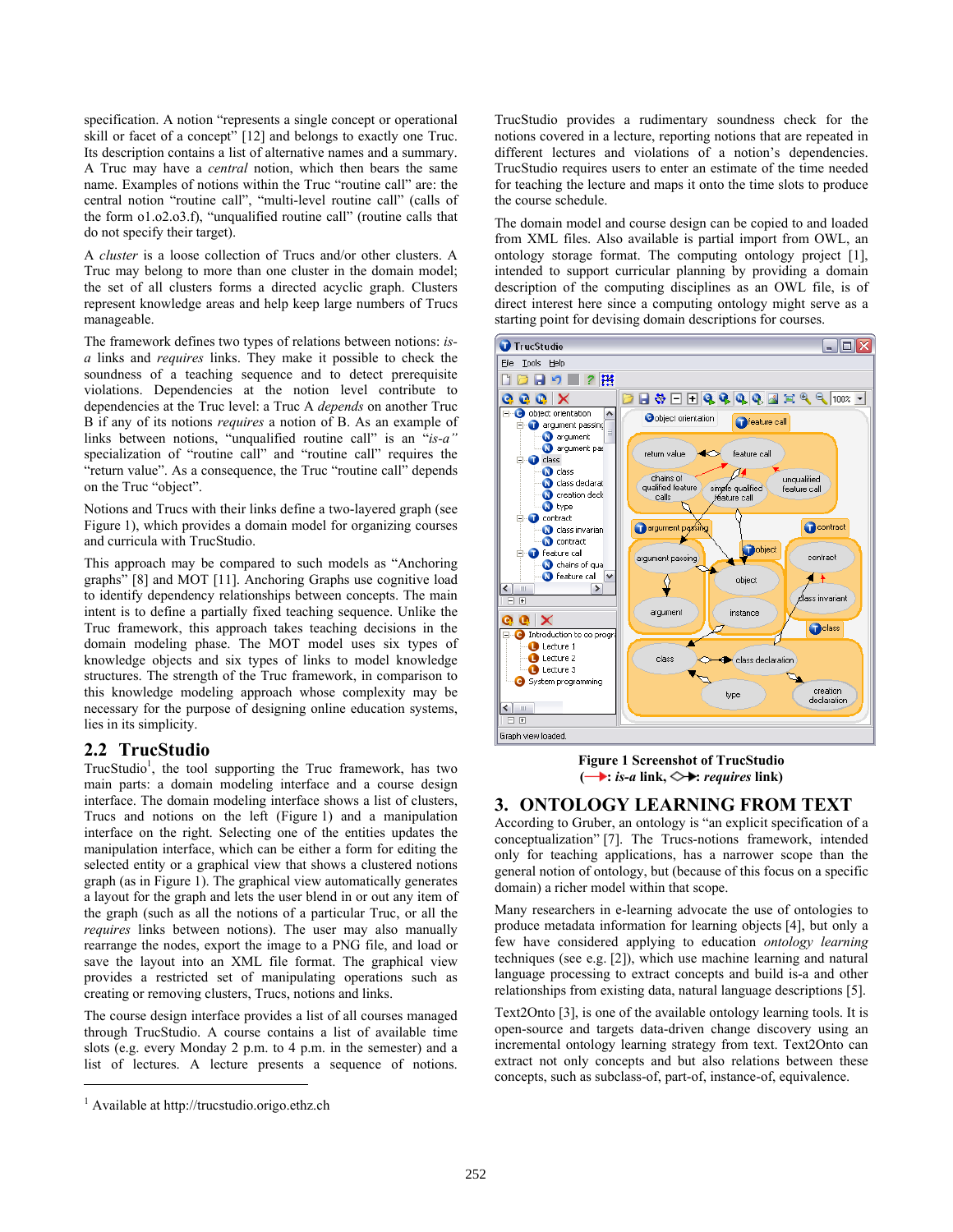

**Figure 2 Relevant vs. irrelevant concepts**

Preliminary tests suggested that the relation extraction mechanisms would not work well for teaching materials; so the present study focuses on concept extraction. Text2Onto provides several algorithms calculating relevance measures for each extracted concept. The tool can import documents in the usual teaching formats — PDF, HTML and plain text — and export its results in OWL, an ontology description format.

Using Text2Onto together with TrucStudio involves the following steps: (1) Call Text2Onto on a set of input documents. (2) Apply Text2Onto's concept extraction algorithm, calculating the relevance values for each of the concepts found. (3) Still in Text2Onto, export the resulting concepts into an OWL file. (4) In TrucStudio, import the OWL file and present the extracted concepts to the TrucStudio user, who can use them to define Trucs, notions and clusters.

# **4. APPLICATION TO TEACHING MATERIAL**

The main goal of the case study was to answer the following questions: What inputs work best for the text processing (course slides or textbooks)? Can we generalize over different courses? How many concepts are extracted and thus need manual processing? What percentage of the extracted concepts are actually usable as Trucs or notions?

To answer these questions, the study used teaching materials from two courses: "Introduction to Programming" (slides<sup>2</sup> and accompanying textbook [10]) and "Java Programming" (slides and handouts<sup>3</sup>). Since the inputs to the ontology learning tool are the slides and textbooks available from the course web pages in PDF, the results are dependent on the quality of these documents.

1

"Introduction to Programming" is a required first-semester course for all computer science majors. It follows the "Inverted Curriculum" approach [13] using Eiffel and covers fundamental object-oriented and procedural concepts such as objects, classes, inheritance, and control structures. The teaching material has been used and refined over the past four years. Since the course faces a very diverse student body including many novice programmers, its teaching material contains many examples from a real-life domain: transportation in a city. An initial assumption is that ontology learning works better on the slides of this course than on the textbook because the textbook examples are more general and may include less immediately relevant concepts.

"Java Programming", an elective course, targets master-level CS students. Now in its second iteration, it covers advanced Java concepts such as threads, compilation, and sockets. The course page provides slides and reading material; in the slides, most code examples appear as screenshots. The reading material is a digest of the concepts covered in the course and is meant as complementary material. (In contrast, the Introduction to Programming textbook can be used independently of the course.) These characteristics suggest that the material from this course would produce better results in ontology learning.

Figure 2 lists on the x-axis the texts used as input to Text2Onto. For both courses, the study used a selected set of slides and the corresponding extracts from the reading material, with names starting with *slides* and *doc* respectively. The items *alldoc* and *allslides* show the results when Text2Onto processes all the reading extracts or all the slides of a course in a batch. Numbers in parentheses are the number of slides or pages.

## **4.1 Relevant vs. extracted concepts**

All the listed reading extracts and slides were processed by Text2Onto, resulting in OWL files that contain the concepts and their estimated relevance. Instructors then categorized the extracted concepts as relevant or not.

<sup>2</sup> Available online at http://se.ethz.ch/teaching/ws2006/0001

<sup>&</sup>lt;sup>3</sup> Available online at http://se.ethz.ch/teaching/ss2007/0284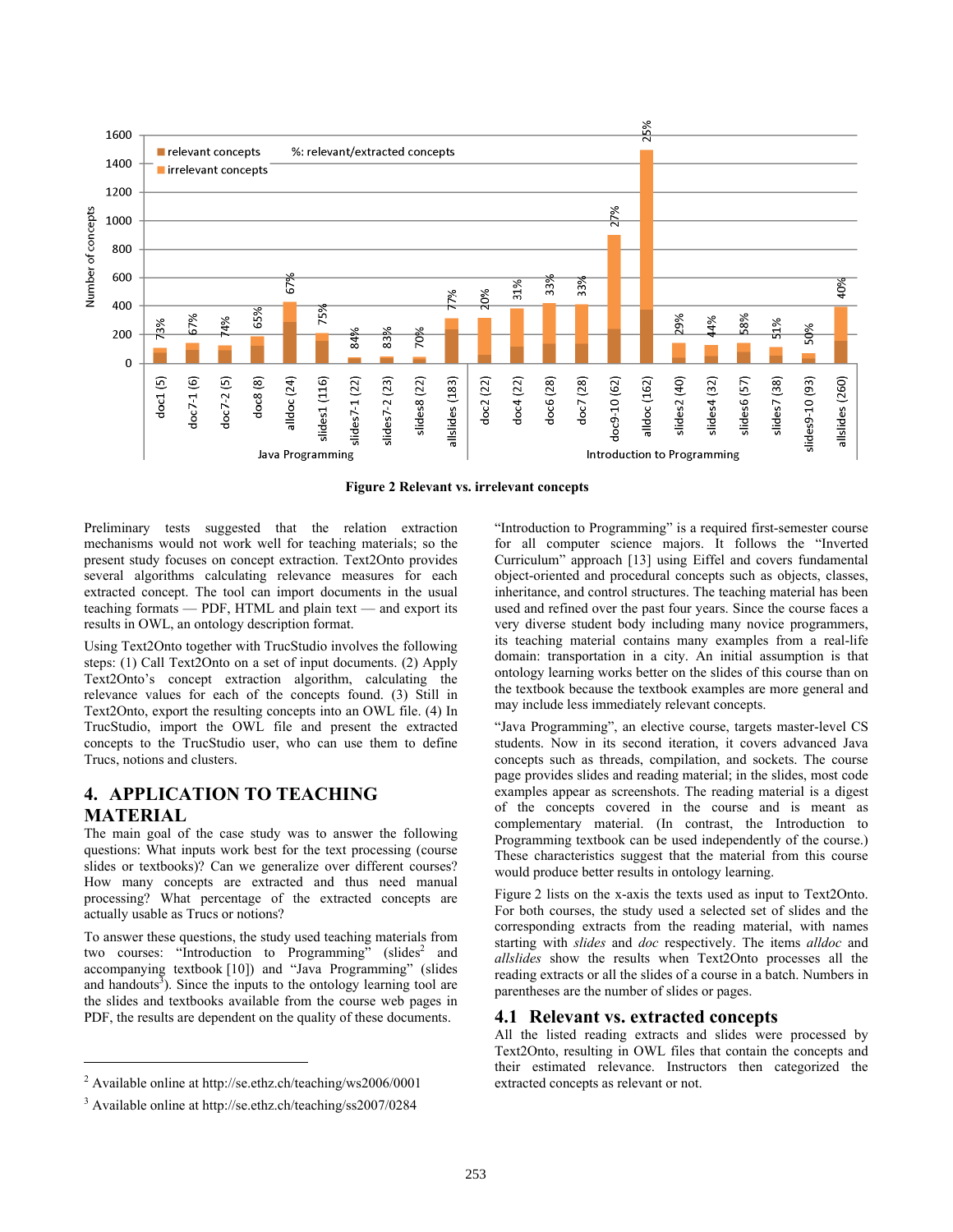Figure 2 shows the number of relevant and irrelevant concepts for each of the documents. The number at the top of each bar indicates the percentage of relevant concepts.

**Extracted concepts.** For both courses, the number of concepts extracted from slides is significantly lower than the number of concepts extracted from reading material. Slides generally present material in a condensed form, avoiding verbose explanations and full sentences. They reduce the text to include only the most relevant concepts and omit most of the noise found in reading extracts. As expected, the number of extracted concepts from slides is lower than from reading extracts.

The comparison of the numbers of extracted concepts between the two courses indicates that for slides the density of extracted concepts per slide is similar (for Introduction to Programming 2.7 concepts per slide; for Java Programming 1.9 concepts per slide). For the reading extracts of the Java course the density is higher (22.9 concepts per page) than for the textbook extracts of Introduction to Programming (15.1 per page). This can be traced back not only to the authors' different writing styles but also to differing purposes: while the reading extracts for Java Programming are complementary material summarizing the lectures' topics, the Introduction to Programming document is a self-contained tutorial involving thorough explanations and examples.

**Relevant concepts.** The higher number of extracted concepts for reading extracts (in comparison to slides) generally also results in a higher number of relevant concepts. A possible explanation is that some concepts important to an understanding of the "big picture" show up in the instructors' verbal explanations but not in the slides. Assuming that the slides as well as the reading material contain the fundamental concepts (Trucs), such missing elements can only be at the notion level. A recommendation could thus be to use slides as input if a coarse domain description suffices (providing the Trucs and most important notions), and reading material extracts if a more detailed domain description is needed.

More significant than the raw numbers of extracted and relevant concepts is the percentage of the extracted concepts that are meaningful for domain modeling. This measure reveals that for both courses the concepts extracted from slides are much more likely to be relevant than those extracted from reading material. Extracting the concepts on smaller documents provides more accurate results than using the entire set of slides or reading extracts as input to the ontology learning tool, but comes at the tradeoff of a much higher number of concepts to process.

The comparison of relevant concepts between the courses shows that for both the slides and the reading extracts the material of the Java course produces higher percentages. This result is also reflected in the density of relevant concepts per page or slide. For the slides of Introduction to Programming the number of relevant concepts per slide is 1.2 as opposed to 1.5 concepts per slide for Java Programming. The reading material exhibits the same tendency in an extreme form: the reading extracts from Java Programming contain 16.0 relevant concepts per page, while the Introduction to Programming textbook contains 4.4 relevant concepts per page.

#### **4.2 Relevance measure**

Generally, the number of raw extracted concepts is very high and results in significant manual work. Text2Onto provides a relevance rating, which can be used for sorting concepts by

relevance. Assuming the rating is meaningful in the described setting, can it help removing concepts with low relevance?



To answer this question the first step is to analyze the distribution of cumulated extracted and relevant concepts for each present relevance value. Figure 3 shows that the cumulated number of extracted concepts per relevance value grows dramatically as the relevance gets close to zero: most concepts have a very low relevance rating. The power function  $y = \alpha + r^{\beta}$  (with *r* the relevance rating, and *α, β* constants) provides a good experimental fitting of all the curves produced from the material of this study. A power function is also adequate to approximate the cumulated relevant concepts (see the grey curves in Figure 3), but grows slower than the cumulated extracted concepts.

It is possible to compute the parameters α and β without user interaction for cumulated extracted concepts, but not for cumulated relevant concepts since this requires sampling.



**Figure 4 Cumulated percentage of relevant concepts**

Figure 4 shows the percentage of cumulated relevant concepts for all the relevance values. This measure is interesting for the removal of concepts with a relevance rating below a certain limit. While the curves are generally very unsteady at high relevance values (due to the low number of extracted concepts at those values, see Figure 3), they exhibit a clear decrease pattern at lower values. This also applies to the curves for documents not included in Figure 4. This systematic pattern confirms that the relevance